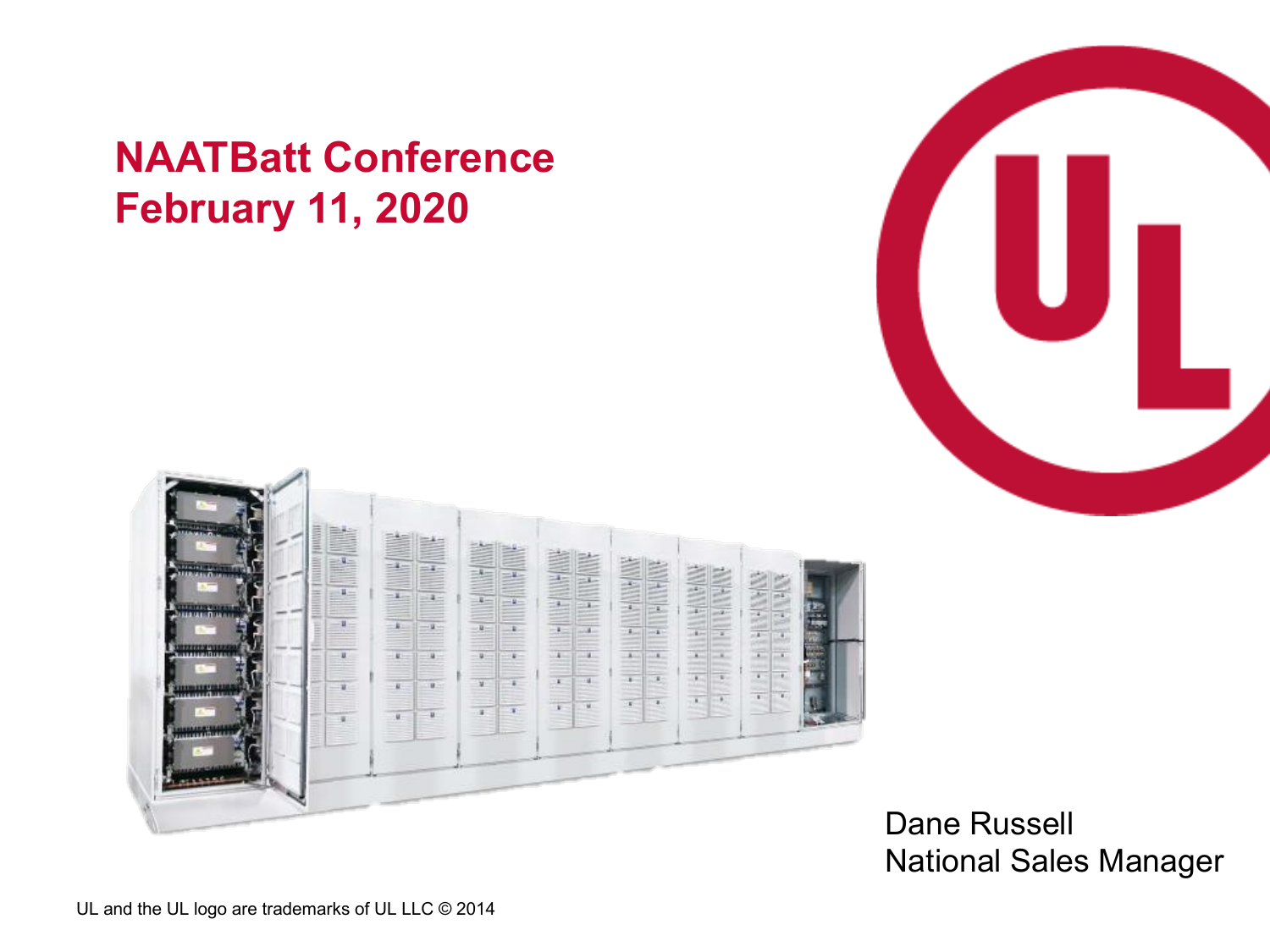## **Exciting Time for the Battery Industry**

**UL History – Underwriters Laboratories**

- **- Started with electrical grid 125 years ago**
	- **- Appliances and all thing powered by electricity**

#### **Rebuilding Energy Infrastructure**

**- Batteries - energy storage is a critical component**

# **Dynamic Situation - New Technology**

- 
- **- New Applications**
- **- New and revised Regulations**
	- **- NFPA 70**
	- **- NFPA 855**

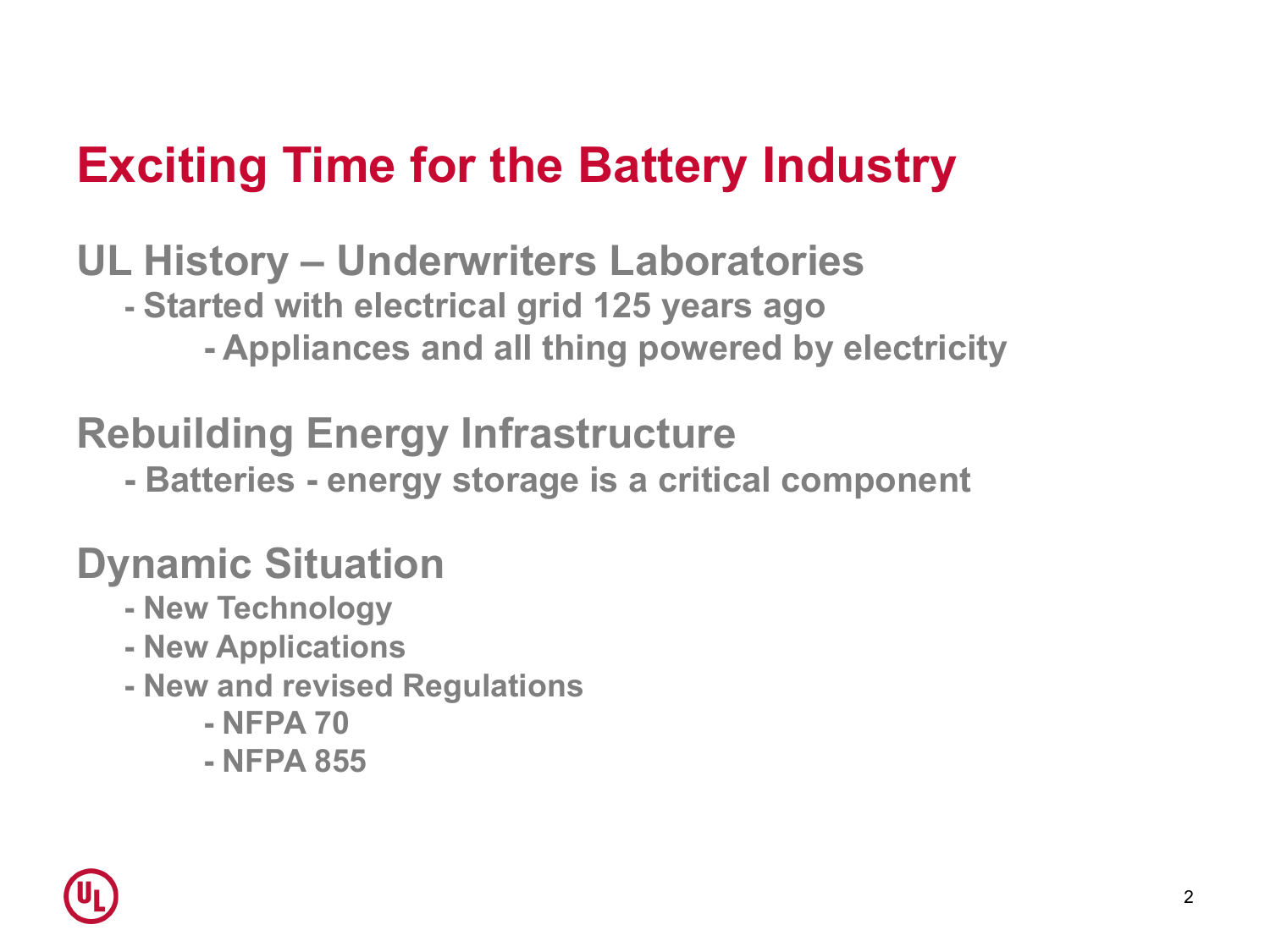# **Exciting Time for the Battery Industry**

### **Developments:**

- **LiIon (LFP, NMC) replacing lead acid batteries**
	- **- Ground support vehicles**
	- **- UPS**
- **Energy Storage**
	- **- Grid**
		- **- solar, wind, thermal, flywheel**
		- **- peak shaving and other efficiencies**
	- **- Microgrid**

**E-mobility**

**- Build out of EV Supercharger infrastructure**

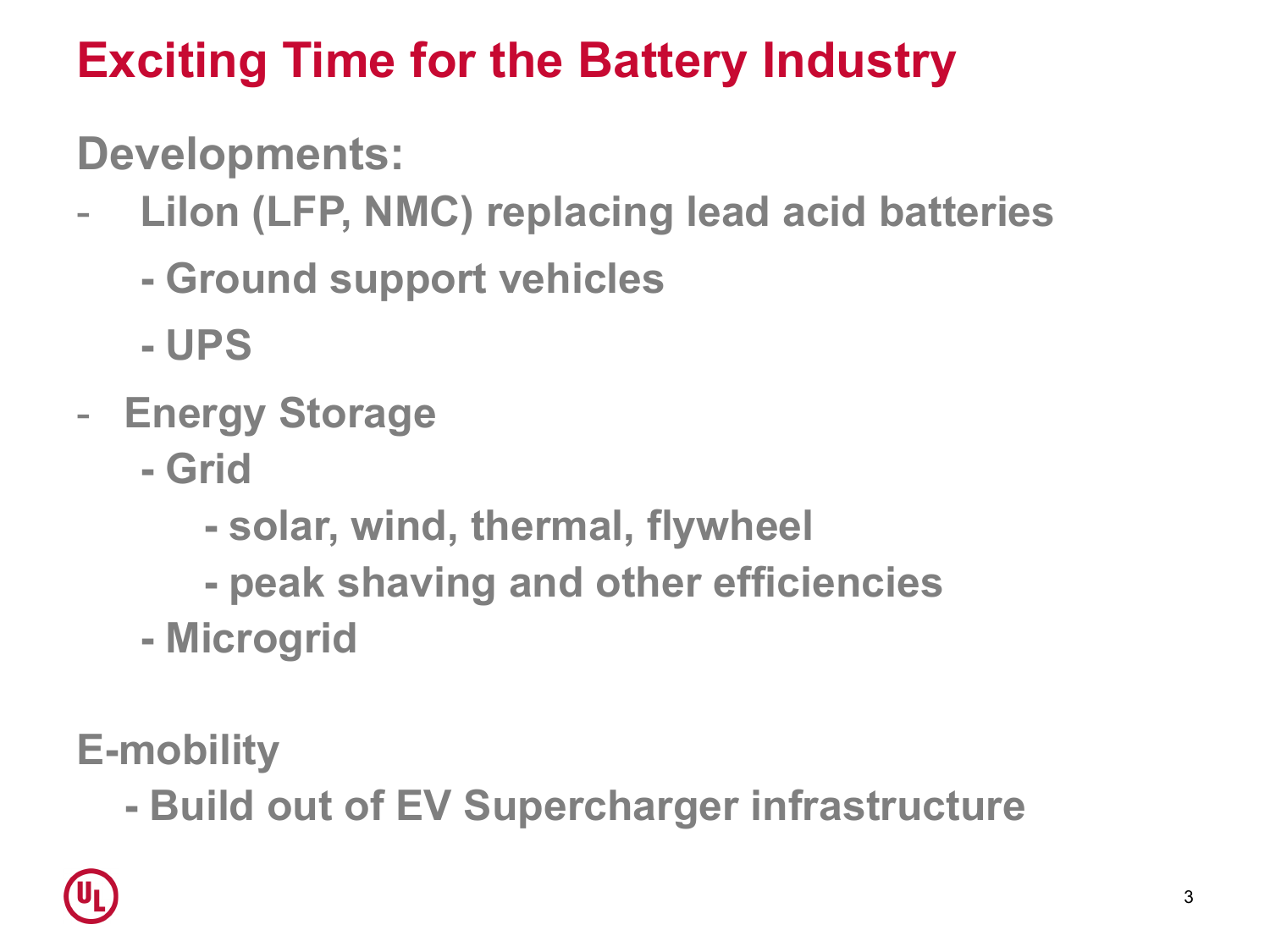# **Product Construction & Functionality UL9540 versus UL9540A**

Energy Storage Systems consist of the following:

- − Container houses the unit and provides protection to the elements
- − Energy source gives energy to the remote location
- − Controls takes diagnostics on the system and corrects any parameters out of range to keep it functioning
- − Inverter changes the current from DC to AC (typically)
- − HVAC system keeps the system's temperature within the range it is allowed to operate in



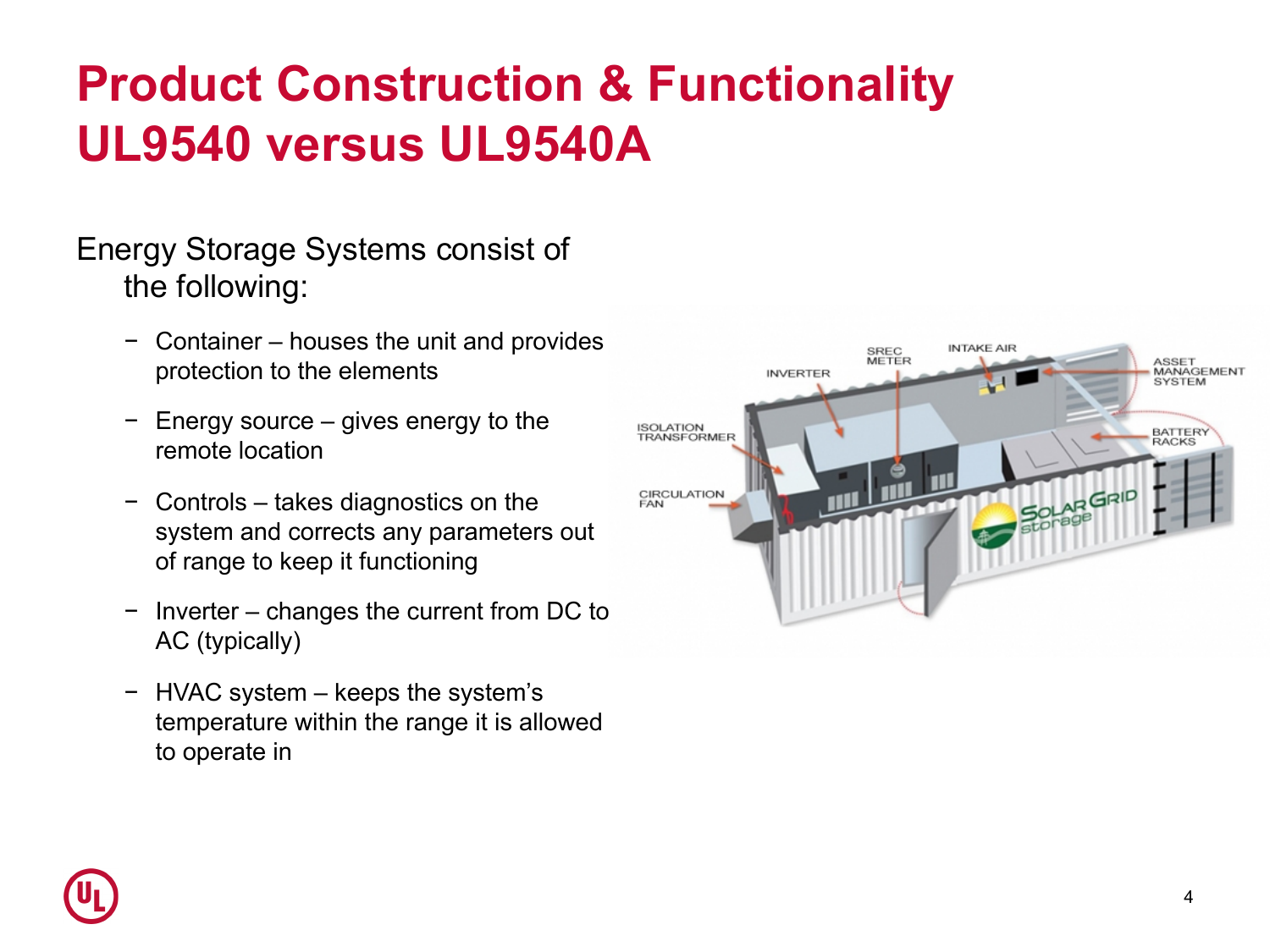# **Aspects of Certification**

#### **Construction**

- 1. Electrical will it cause a fire or shock hazard?
- 2. Enclosure/environmental can it withstand the environment in which it will be placed? (client decision)
- 3. Utility interactions is the connectivity with the grid acceptable?
- 4. Worker safety will the people doing maintenance on the system be safe inside the enclosure?



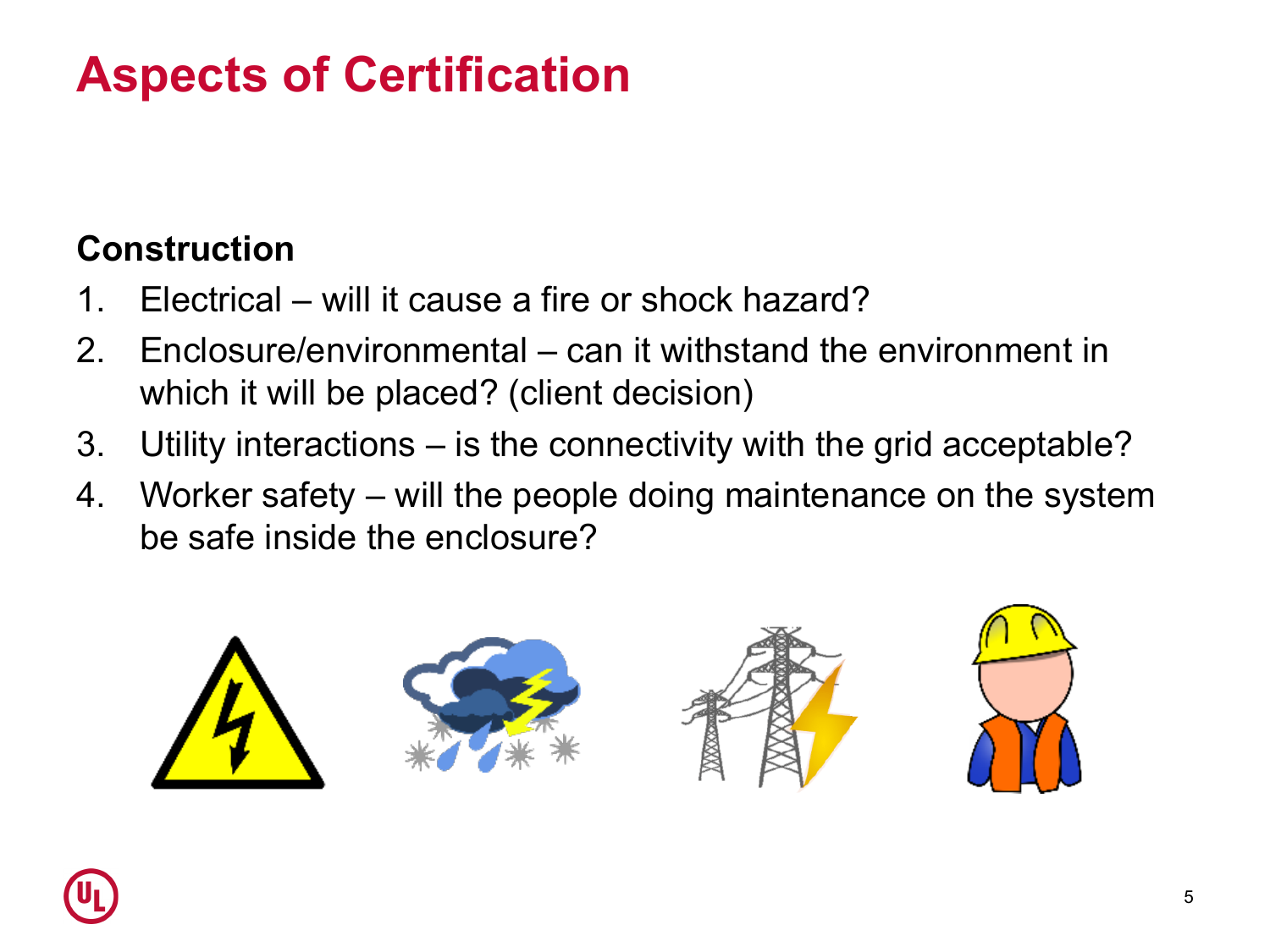### **Standards Related to Energy Storage and e-mobility**

| <b>ESS and e-mobility</b>  |               |
|----------------------------|---------------|
| <b>ESS and e-mobility</b>  | Inverters:    |
| <b>UL1973</b>              | <b>UL458</b>  |
| <b>UL1974</b>              | <b>UL1741</b> |
| <b>UL2580</b>              |               |
| <b>UL9540</b>              | Drones:       |
| <b>UL9540A</b>             | <b>UL3030</b> |
|                            |               |
| Related battery and packs: | Microgrids:   |
| <b>UL1642</b>              | <b>UL3001</b> |
| <b>UL2054</b>              |               |
|                            | Solar:        |
| <b>EV Chargers:</b>        | <b>UI1703</b> |
| <b>UL2202</b>              | <b>UL3703</b> |
| <b>UL2594</b>              |               |
| <b>UL1236</b>              |               |
| <b>UL1310</b>              |               |